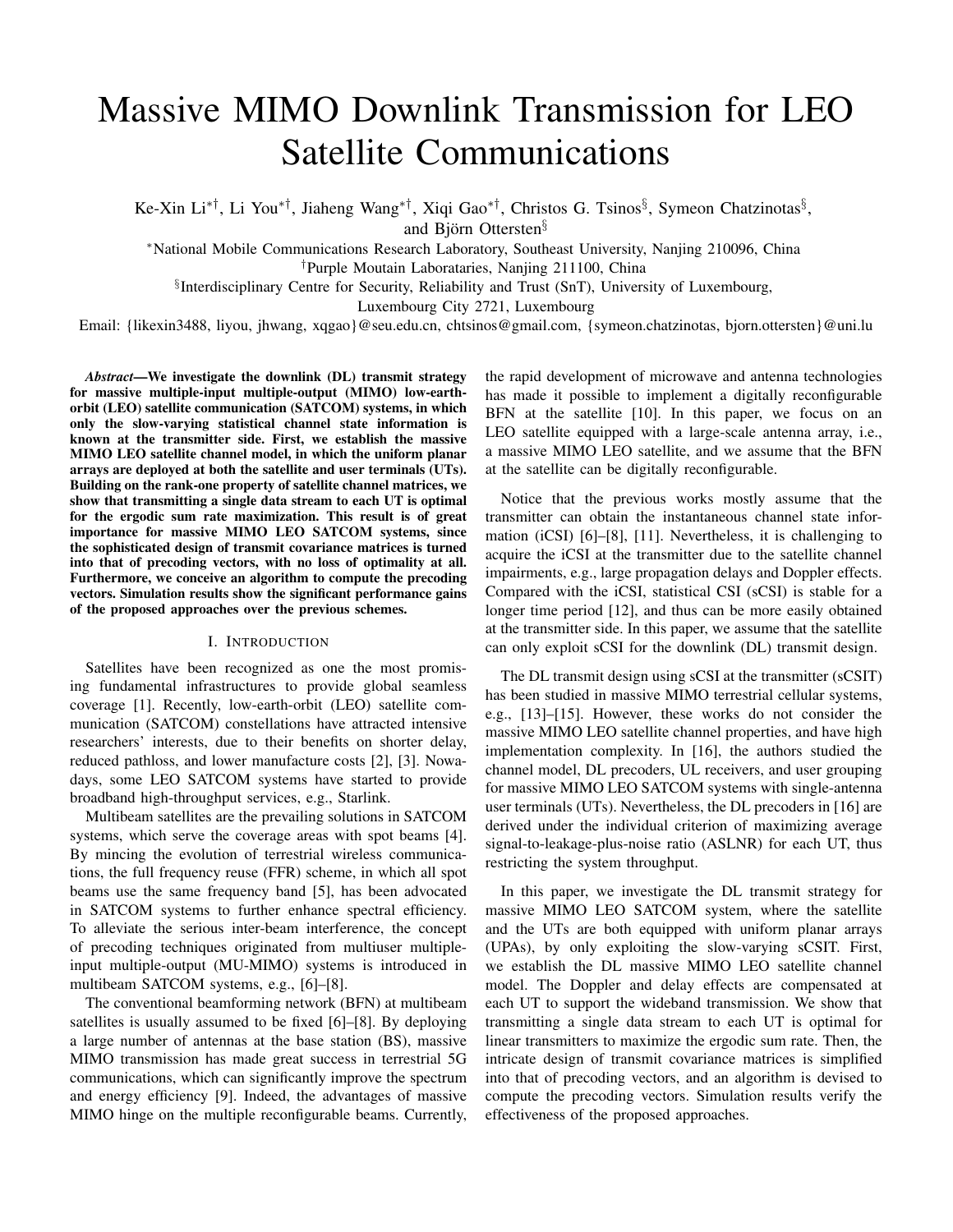### II. SYSTEM MODEL

#### <span id="page-1-2"></span>*A. System Setup*

We consider that a massive MIMO LEO satellite at an altitude of *H* serves mobile UTs on ground over lower frequency bands, e.g., L/S/C bands. The satellite has a largescale UPA with  $M_x$  and  $M_y$  elements in the x-axis and y-axis, respectively. Then, the total number of antennas at the satellite is  $M_x M_y \triangleq M$ . Each UT's UPA has  $N_{x'}$  and  $N_{y'}$  elements in the x'-axis and y'-axis, respectively, and  $N \triangleq N_{x}N_{y'}$  is the total number of antennas at each UT.

#### *B. Signal and Channel Models in Analog Baseband*

First, the DL received signal at UT *k* at time instant *t* can be expressed as follows

$$
\mathbf{y}_k(t) = \int_{-\infty}^{\infty} \check{\mathbf{H}}_k(t,\tau) \mathbf{x}(t-\tau) d\tau + \mathbf{z}_k(t), \quad (1)
$$

where  $\check{H}_k(t,\tau) \in \mathbb{C}^{N \times M}$ ,  $\mathbf{x}(t) \in \mathbb{C}^{M \times 1}$  and  $\mathbf{z}_k(t) \in \mathbb{C}^{N \times 1}$ are the channel impulse response (CIR), transmit signal and additive Gaussian noise of UT *k*, respectively. The time-varying LEO satellite CIR  $\check{H}_k(t,\tau)$  can be written as

$$
\check{\mathbf{H}}_k(t,\tau) = \sum_{\ell=0}^{L_k-1} a_{k,\ell} e^{j2\pi \nu_{k,\ell} t} \delta\left(\tau - \tau_{k,\ell}\right) \mathbf{d}_{k,\ell} \mathbf{g}_{k,\ell}^H,
$$
 (2)

where  $j \triangleq \sqrt{-1}$ ,  $\delta(x)$  is the Dirac delta function. In [\(2](#page-1-0)),  $L_k$ ,  $a_{k,\ell}, \nu_{k,\ell}, \tau_{k,\ell}, \mathbf{d}_{k,\ell} \in \mathbb{C}^{N \times 1}$  and  $\mathbf{g}_{k,\ell} \in \mathbb{C}^{M \times 1}$  are the number of multipaths, complex channel gain, Doppler shift, propagation delay, array response vector at the UT side and array response vector at the satellite side, respectively, corresponding to path *ℓ* of UT *k*'s channel. We assume that these channel parameters are unchanged within each coherence time interval. The detailed LEO satellite channel characteristics will be elaborated one by one as follows.

*1) Doppler shifts:* The Doppler shifts in LEO satellite channels are more significant than those in terrestrial wireless channels, on account of the high moving velocity of the satellite. For a LEO satellite at an altitude of 1000 km operating at the 4 GHz carrier frequency, the Doppler shift can be 80 kHz [\[17](#page-4-14)]. The Doppler shift  $\nu_{k,\ell}$  for path  $\ell$  of UT  $k$ 's channel mainly includes two terms [[18\]](#page-4-15), i.e.,  $\nu_{k,\ell} = \nu_{k,\ell}^{\text{sat}} + \nu_{k,\ell}^{\text{ut}}$ , where  $\nu_{k,\ell}^{\text{sat}}$  and  $\nu_{k,\ell}^{\text{ut}}$  are the Doppler shifts due to the movement of the satellite and UT *k*, respectively. The first term  $\nu_{k,\ell}^{\text{sat}}$  is almost the same for different *ℓ*'s [\[18](#page-4-15)]. Hence, we have  $\nu_{k,\ell}^{\text{sat}} = \nu_k^{\text{sat}}$ ,  $\ell = 0, \ldots, L_k - 1$ . Moreover,  $\nu_k^{\text{sat}}$  varies almost deterministically, and hence it can be estimated and compensated at UTs. On the other hand,  $\nu_{k,\ell}^{\text{ut}}$ 's of each path are usually different.

*2) Propagation Delays:* The propagation delays for LEO satellite channels are also much larger than those in terrestrial wireless channels. For a LEO satellite at an altitude of 1000 km, the round-trip delay can be about 17*.*7 ms [[19\]](#page-4-16). The minimal and maximal propagation delays of UT *k*'s channel is defined as  $\tau_k^{\min} = \min_{\ell} \tau_{k,\ell}$  and  $\tau_k^{\max} = \max_{\ell} \tau_{k,\ell}$ , respectively.

*3) Array response vectors:* Let  $\boldsymbol{\theta}_{k,\ell} = (\theta_{k,\ell}^x, \theta_{k,\ell}^y)$  and  $\varphi_{k,\ell} = (\varphi_{k,\ell}^{x'}, \varphi_{k,\ell}^{y'})$  denote the paired angles-of-departure (AoDs) and paired angles-of-arrival (AoAs), respectively, for path  $\ell$  of UT  $k$ 's channel. The array response vectors  $\mathbf{g}_{k,\ell}$ and  $\mathbf{d}_{k,\ell}$  in ([2\)](#page-1-0) can be expressed as  $\mathbf{g}_{k,\ell} = \mathbf{g}(\boldsymbol{\theta}_{k,\ell})$ and  $\mathbf{d}_{k,\ell} = \mathbf{d}(\varphi_{k,\ell})$ , respectively, where  $\mathbf{g}(\theta)$  and  $\mathbf{d}(\varphi)$ for arbitrary  $\theta = (\theta_x, \theta_y)$  and  $\varphi = (\varphi_{x'}, \varphi_{y'})$  are defined as  $g(\theta) = a_{M_x} (\sin \theta_y \cos \theta_x) \otimes a_{M_y} (\cos \theta_y)$  and  $\mathbf{d}(\varphi) = \mathbf{a}_{N_{\mathbf{x}'}}\left(\sin\varphi_{\mathbf{y}'}\cos\varphi_{\mathbf{x}'}\right) \otimes \mathbf{a}_{N_{\mathbf{y}'}}\left(\cos\varphi_{\mathbf{y}'}\right)$ , respectively. In addition,  $\mathbf{a}_{n_v}(x) \in \mathbb{C}^{n_v \times 1}$  is defined as  $\mathbf{a}_{n_v}(x) =$  $\frac{1}{\sqrt{n_v}}(1, e^{-j\frac{2\pi d_v}{\lambda}x}, \ldots, e^{-j\frac{2\pi d_v}{\lambda}(n_v-1)x})^T$ , where  $\lambda = c/f_c$  is the carrier wavelength,  $d_v$  is the spacing between adjacent antennas along v-axis with  $v \in \{x, y, x', y'\}$ . In satellite channels, *θ*<sup>*k*</sup>,*ℓ*<sup>'s</sup> for different *ℓ*<sup>'s</sup> are nearly the same [[16\]](#page-4-13), i.e.,  $θ$ <sup>*k*</sup>, $ℓ = θ$ <sup>*k*</sup>,  $\ell = 0, \ldots, L_k - 1$ . Thus, we have  $\mathbf{g}_{k,\ell} = \mathbf{g}_k = \mathbf{g}(\boldsymbol{\theta}_k)$ , where  $\theta_k = (\theta_k^x, \theta_k^y)$  is the paired physical angle of UT *k*. Since the distance between the satellite and UT *k* is far enough,  $g_k$  varies quite slowly. Thus, we assume that  $g_k$ is perfectly known at the satellite. The paired space angle  $\tilde{\theta}_k = (\tilde{\theta}_k^x, \tilde{\theta}_k^y)$  of UT *k* is defined as  $\tilde{\theta}_k^x = \sin \theta_k^y \cos \theta_k^x$  and  $\tilde{\theta}_k^y = \cos \theta_k^y$  [\[16](#page-4-13)]. The nadir angle  $\vartheta_k^y$  of UT  $k$  is defined  $\int_{\alpha}^{\alpha} \vartheta_k = \cos^{-1}(\sin \theta_k^y) \sin \theta_k^x \leq \vartheta_{\text{max}}$ , where  $\vartheta_{\text{max}}$  is the maximum nadir angle. The paired space angle  $\tilde{\theta}_k$  should satisfy  $\sqrt{(\tilde{\theta}_k^{\rm x})^2 + (\tilde{\theta}_k^{\rm y})^2} \le \sin \vartheta_{\rm max}$ , due to the relation  $\cos \vartheta_{\rm max} \le$  $\cos \vartheta_k = \sin \theta_k^{\text{y}} \sin \theta_k^{\text{x}} = \sqrt{1 - (\tilde{\theta}_k^{\text{y}})^2 - (\tilde{\theta}_k^{\text{x}})^2}.$ 

## <span id="page-1-0"></span>*C. Signal and Channel Models for OFDM Based Transmission*

The orthogonal frequency division multiplex (OFDM) technique is used to combat frequency selective fading in LEO satellite systems. The number of subcarriers and length of cyclic prefix (CP) are given by  $N_{\rm sc}$  and  $N_{\rm cp}$ , respectively. The system sampling period is  $T_s$ . Then, the time duration of CP is  $T_{\rm cp} = N_{\rm cp}T_{\rm s}$ . The time duration of one OFDM symbol without and with CP is given by  $T_{\text{sc}} = N_{\text{sc}}T_{\text{s}}$  and  $T = T_{\text{sc}} + T_{\text{cp}}$ , respectively.

We use  ${\mathbf x}_{s,r}$ <sub>*r*=0</sub><sup>*N*<sub>sc</sub><sup>-1</sup></sub> to denote the *M* × 1 frequency-domain</sup> transmit signal in OFDM symbol *s*. Then, the corresponding time-domain transmit signal is given by

$$
\mathbf{x}_{s}(t) = \sum_{r=0}^{N_{\rm sc}-1} \mathbf{x}_{s,r} e^{j2\pi r \Delta ft}, \ -T_{\rm cp} \le t - sT < T_{\rm sc}, \tag{3}
$$

where  $\Delta f = 1/T_{\text{sc}}$ . Then, UT *k*'s time-domain receiving signal in OFDM symbol *s* be written as

$$
\mathbf{y}_{k,s}(t) = \int_{-\infty}^{\infty} \check{\mathbf{H}}_k(t,\tau) \mathbf{x}_s(t-\tau) d\tau + \mathbf{z}_{k,s}(t), \qquad (4)
$$

where  $z_{k,s}(t)$  is the additive Gaussian noise. By performing Doppler and delay compensation at each UT [\[16](#page-4-13)], the compensated time-domain receiving signal of UT *k* in OFDM symbol *s* is given by

$$
\mathbf{y}_{k,s}^{\text{cps}}(t) = \mathbf{y}_{k,s}(t + \tau_k^{\text{cps}})e^{-j2\pi\nu_k^{\text{cps}}(t + \tau_k^{\text{cps}})},
$$
(5)

where  $\nu_k^{\text{cps}} \triangleq \nu_k^{\text{sat}}$  and  $\tau_k^{\text{cps}} \triangleq \tau_k^{\text{min}}$ . Hence, we can choose a suitable CP duration subject to  $T_{cp} \geq \tau_k^{\max} - \tau_k^{\min}$ , to combat the multipath fading in LEO satellite channels. Then, UT *k*'s frequency-domain receiving signal over subcarrier *r* in OFDM symbol *s* can be written as

<span id="page-1-1"></span>
$$
\mathbf{y}_{k,s,r} = \frac{1}{T_{\rm sc}} \int_{sT}^{sT + T_{\rm sc}} \mathbf{y}_{k,s}^{\rm cps}(t) e^{-j2\pi r \Delta ft} \, \mathrm{d}t. \tag{6}
$$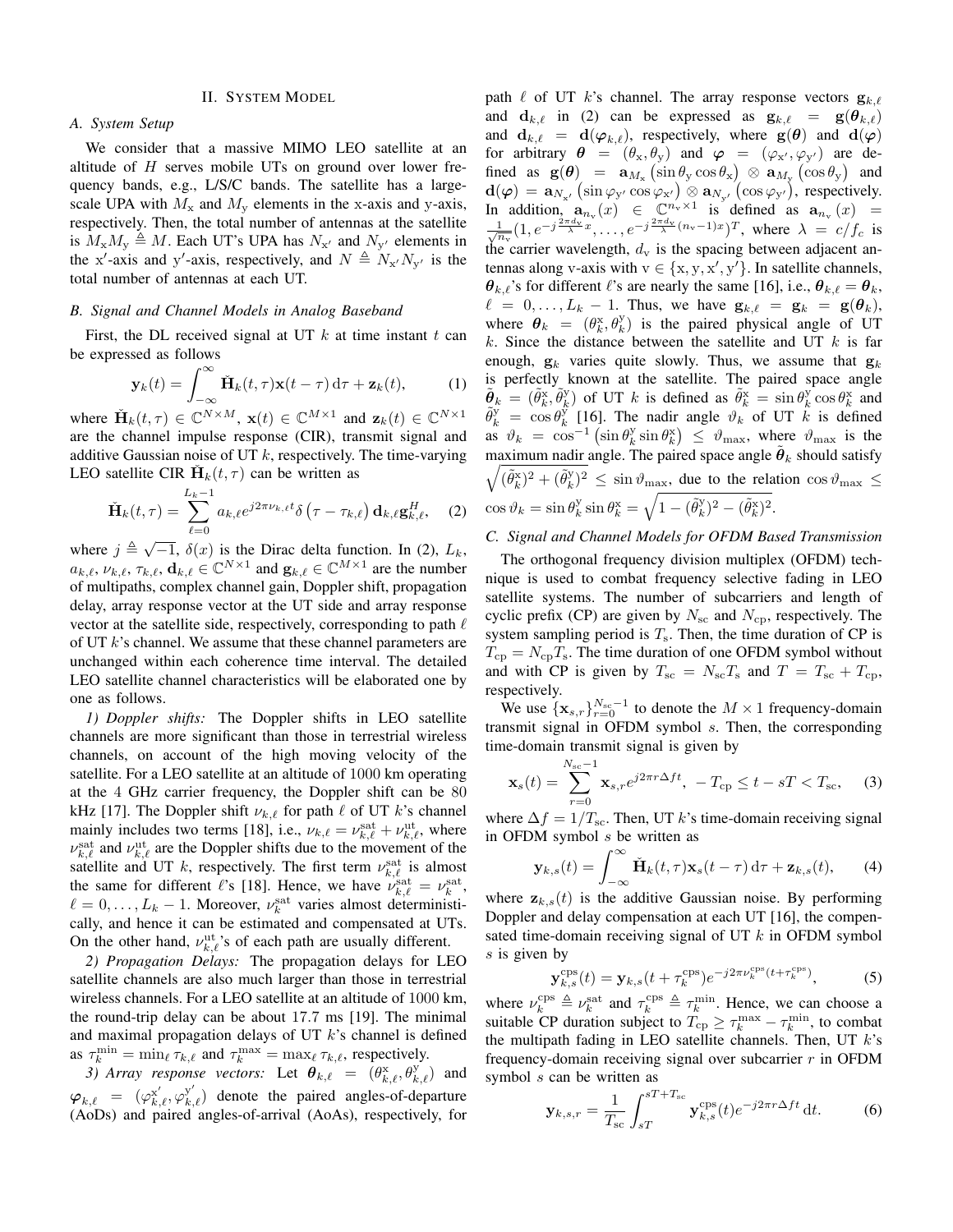Define the channel frequency response (CFR) of UT *k* after the Doppler and delay compensation as

<span id="page-2-6"></span>
$$
\mathbf{H}_k(t,f) = \mathbf{d}_k(t,f)\mathbf{g}_k^H,\tag{7}
$$

where  $\mathbf{d}_k(t,f) = \sum_{\ell=0}^{L_k-1} a_{k,\ell} e^{j2\pi \left(\nu_{k,\ell}^{\text{ut}}t - f \tau_{k,\ell}^{\text{ut}}\right)} \mathbf{d}_{k,\ell} \in \mathbb{C}^{N \times 1}$ ,  $\tau_{k,\ell}^{\text{ut}} = \tau_{k,\ell} - \tau_k^{\text{min}}$ . The receiving signal  $\mathbf{y}_{k,s,r}$  in [\(6](#page-1-1)) can be further expressed as

<span id="page-2-0"></span>
$$
\mathbf{y}_{k,s,r} = \mathbf{H}_{k,s,r} \mathbf{x}_{s,r} + \mathbf{z}_{k,s,r},\tag{8}
$$

where  $\mathbf{H}_{k,s,r}$  and  $\mathbf{z}_{k,s,r}$  are the channel matrix and additive Gaussian noise of UT *k* over subcarrier *r* in OFDM symbol *s*. In [\(8](#page-2-0)),  $H_{k,s,r}$  can be expressed as

$$
\mathbf{H}_{k,s,r} = \mathbf{H}_k \left( sT, r\Delta f \right) = \mathbf{d}_{k,s,r} \mathbf{g}_k^H,
$$
 (9)

where  $\mathbf{d}_{k,s,r} \triangleq \mathbf{d}_k (sT, r\Delta f)$ . Since the Doppler and delay effects are compensated at each UT, the time and frequency at the satellite and the UTs are assumed to be perfectly synchronized in the following.

# *D. Satellite Channel's Statistical Properties*

For simplicity, we drop the subscripts of OFDM symbol *s* and subcarrier *r* in  $\mathbf{H}_{k,s,r} = \mathbf{d}_{k,s,r} \mathbf{g}_k^H$ . Henceforth, we denote  $H_k = d_k g_k^H$  as the DL channel matrix of UT *k* over a given subcarrier. We assume that the LEO satellite channel  $\mathbf{H}_k$ follows Rician distribution as follows

$$
\mathbf{H}_{k} = \mathbf{d}_{k} \mathbf{g}_{k}^{H} = \sqrt{\frac{\kappa_{k} \beta_{k}}{\kappa_{k} + 1}} \bar{\mathbf{H}}_{k} + \sqrt{\frac{\beta_{k}}{\kappa_{k} + 1}} \tilde{\mathbf{H}}_{k}, \qquad (10)
$$

where  $\beta_k = \mathbb{E} \{ ||\mathbf{H}_k||_F^2 \} = \mathbb{E} \{ ||\mathbf{d}_k||^2 \}$  is the average channel power,  $\kappa_k$  is the Rician factor. In ([10\)](#page-2-1),  $\bar{\mathbf{H}}_k = \mathbf{d}_{k,0} \mathbf{g}_k^H$ is the line-of-sight (LoS) part, while  $\tilde{\mathbf{H}}_k = \tilde{\mathbf{d}}_k \mathbf{g}_k^H$  is the scattering component. Besides,  $\tilde{d}_k$  is distributed as  $\tilde{d}_k \sim$  $CN(\mathbf{0}, \Sigma_k)$  with tr( $\Sigma_k$ ) = 1. These channel parameters  $\mathcal{H} \triangleq$  $\{\beta_k, \kappa_k, \mathbf{g}_k, \mathbf{d}_{k,0}, \Sigma_k\}_{\forall k}$  depend on the operating frequency bands, practical link conditions, etc [[20\]](#page-4-17).

### III. DL TRANSMIT DESIGN

In this section, building on the signal and channel models in Section [II,](#page-1-2) we investigate the DL transmit strategy by only exploiting slow-varying sCSIT. First, we show that the rank of each UT's transmit covariance matrix is no greater than one for the ergodic sum rate maximization. As a result, the design of transmit covariance matrices can be simplified into that of precoding vectors. Then, by resorting to the minorizationmaximization (MM) framework, an algorithm is devised to compute the precoding vectors.

# *A. Rank-One Property of Transmit Covariance Matrices*

For convenience of statement, we drop the subscripts of OFDM symbol *s* and subcarrier *r* in  $\mathbf{x}_{s,r}$ , and denote **x** as the  $M \times 1$  transmit signal on a given subcarrier. We assume that there are *K* UTs simultaneously served by the satellite. Let  $K = \{1, \ldots, K\}$  denote the set of UT indices. The transmit signal **x** can be written as  $\mathbf{x} = \sum_{k=1}^{K} \mathbf{s}_k$ , where  $\mathbf{s}_k \in \mathbb{C}^{M \times 1}$  is the transmit signal to UT  $k$ . In this paper,  $\mathbf{s}_k$  is assumed to be a Gaussian random vector with zero mean and covariance matrix  $\mathbf{Q}_k = \mathbb{E}\{s_k s_k^H\}$ , which is actually the most generally design of transmit signals. We also assume that the transmit signals

satisfy the total power constraint, i.e.,  $\sum_{k=1}^{K}$   $tr(Q_k) \leq P$ . The DL receiving signal of UT *k* is given by

<span id="page-2-3"></span>
$$
\mathbf{y}_k = \mathbf{H}_k \sum_{i=1}^K \mathbf{s}_i + \mathbf{z}_k, \tag{11}
$$

where  $z_k \in \mathbb{C}^{N \times 1}$  is the additive Gaussian noise at UT *k*. In addition,  $z_k$  is distributed as  $z_k \sim \mathcal{CN}(0, \sigma_k^2 \mathbf{I}_N)$ . The DL ergodic rate of UT *k* is given by

$$
\mathcal{I}_{k} = \mathbb{E}\left\{\log \det \left(\sigma_{k}^{2} \mathbf{I}_{N} + \mathbf{H}_{k} \sum_{i=1}^{K} \mathbf{Q}_{i} \mathbf{H}_{k}^{H}\right)\right\}
$$

$$
- \mathbb{E}\left\{\log \det \left(\sigma_{k}^{2} \mathbf{I}_{N} + \mathbf{H}_{k} \sum_{i \neq k} \mathbf{Q}_{i} \mathbf{H}_{k}^{H}\right)\right\}
$$

$$
\stackrel{\text{(a)}}{=} \mathbb{E}\left\{\log \left(1 + \frac{\mathbf{g}_{k}^{H} \mathbf{Q}_{k} \mathbf{g}_{k} ||\mathbf{d}_{k}||^{2}}{\sum_{i \neq k} \mathbf{g}_{k}^{H} \mathbf{Q}_{i} \mathbf{g}_{k} ||\mathbf{d}_{k}||^{2} + \sigma_{k}^{2}}\right)\right\}, \quad (12)
$$

where (a) follows from  $\mathbf{H}_k = \mathbf{d}_k \mathbf{g}_k^H$  and  $\det(\mathbf{I} + \mathbf{A}\mathbf{B}) =$  $det(I + BA)$ . The DL sum rate maximization problem can be formulated as

<span id="page-2-4"></span><span id="page-2-1"></span>
$$
\mathcal{P}: \max_{\{\mathbf{Q}_k\}_{k=1}^K} \sum_{k=1}^K \mathcal{I}_k, \text{ s.t.} \sum_{k=1}^K \text{tr}(\mathbf{Q}_k) \le P, \ \mathbf{Q}_k \succeq \mathbf{0}, \ \forall k \in \mathcal{K}. \tag{13}
$$

<span id="page-2-2"></span>*Theorem 1:* The optimal  $\{\mathbf{Q}_k\}_{k=1}^K$  to problem  $P$  must satisfy rank(**Q***k*) *≤* 1, *∀k ∈ K*.

Theorem [1](#page-2-2) reveals that transmitting a single data stream to each UT is optimal for linear transmitters even though each UT is equipped with multiple antennas. Therefore, we can rewrite  $\mathbf{Q}_k$  as  $\mathbf{Q}_k = \mathbf{w}_k \mathbf{w}_k^H$ , where  $\mathbf{w}_k \in \mathbb{C}^{M \times 1}$  is the precoding vector of UT  $k$ . Then, the transmit signal  $s_k$  is expressed as  $\mathbf{s}_k = \mathbf{w}_k s_k$ , where  $s_k$  is the desired data symbol of UT  $k$ with zero mean and unit variance. Consequently, the design of transmit covariance matrices  $\{Q_k\}_{k=1}^K$  is degenerated into that of precoding vectors  ${\{\mathbf{w}_k\}}_{k=1}^K$ . By substituting  $\mathbf{Q}_k = \mathbf{w}_k \mathbf{w}_k^H$ into [\(12](#page-2-3)), we have

$$
\mathcal{I}_k = \mathbb{E}\left\{\log\left(1+\frac{|\mathbf{w}_k^H\mathbf{g}_k|^2\|\mathbf{d}_k\|^2}{\sum_{i\neq k}|\mathbf{w}_i^H\mathbf{g}_k|^2\|\mathbf{d}_k\|^2+\sigma_k^2}\right)\right\} \triangleq \mathcal{R}_k.
$$
\n(14)

We use  $\mathcal{R}_k$  to represent the DL ergodic rate of UT  $k$ , since  $\mathcal{R}_k$  has become a function of the precoding vectors  $\{\mathbf{w}_k\}_{k=1}^K$ . Then, the transmit covariance matrix optimization problem *P* in ([13\)](#page-2-4) can be simplified into the precoding vector optimization problem as follows

<span id="page-2-5"></span>
$$
\mathcal{S}: \max_{\mathbf{W}} \sum_{k=1}^{K} \mathcal{R}_k, \text{ s.t. } \sum_{k=1}^{K} ||\mathbf{w}_k||^2 \le P, \qquad (15)
$$

where  $W = [\mathbf{w}_1 \cdots \mathbf{w}_K] \in \mathbb{C}^{M \times K}$ . Note that the power constraint in ([15\)](#page-2-5) must be met with equality at the optimum of *S*, i.e.,  $\sum_{k=1}^{K}$  *∥***w**<sub>*k*</sub> $|^{2} = P$ . Otherwise, we can always scale up  $\{w_k\}_{k=1}^K$ , thus improving the DL ergodic sum rate and contradicting the optimality.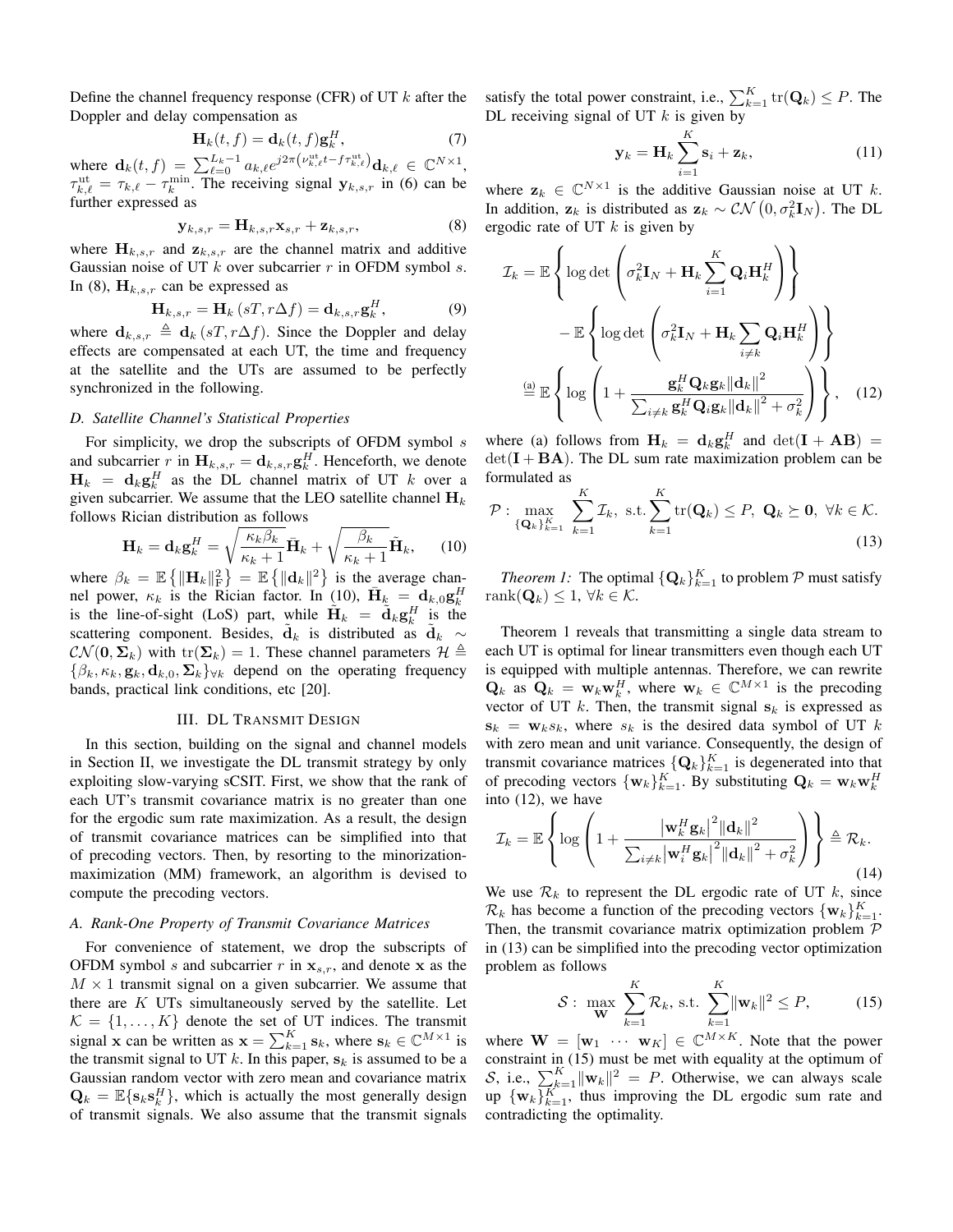#### *B. Precoding Vector Design*

In this subsection, we compute the precoding vectors that can maximize the ergodic sum rate under the total power constraint. Due to the non-convexity of the precoding vector optimization problem  $S$  in [\(15](#page-2-5)), it is generally challenging to derive the precoding vectors analytically.

In the following, we devise an algorithm based on the MM framework in [\[21\]](#page-4-18) to obtain a locally optimal solution of *S*. In each iteration, we replace the DL ergodic rate  $\mathcal{R}_k$  with one of its concave minorizing functions. Then, a locally optimal solution to  $S$  is guaranteed to be achieved by iteratively solving a sequence of convex problems.

Let  $c_k \in \mathbb{C}^{N \times 1}$  be the linear receiver of UT *k*. Then, the recovered data symbol at UT *k* is given by  $\hat{s}_k = \mathbf{c}_k^H \mathbf{y}_k =$  $\mathbf{c}_k^H \mathbf{d}_k \mathbf{g}_k^H \mathbf{w}_k s_k + \sum_{i \neq k}^K \mathbf{c}_k^H \mathbf{d}_k \mathbf{g}_k^H \mathbf{w}_i s_i + \mathbf{c}_k^H \mathbf{z}_k$ . Define the meansquare error (MSE) of UT *k* as  $MSE_k \triangleq \mathbb{E}\{|\hat{s}_k - s_k|^2\}$  $\sum$ Lare error (MSE) of UT k as  $MSE_k \triangleq \mathbb{E}\{|\hat{s}_k - s_k|^2\} = \frac{K}{k-1} |\mathbf{w}_i^H \mathbf{g}_k|^2 |\mathbf{c}_k^H \mathbf{d}_k|^2 + \sigma_k^2 ||\mathbf{c}_k||^2 - 2\Re\{\mathbf{g}_k^H \mathbf{w}_k \cdot \mathbf{c}_k^H \mathbf{d}_k\} + 1.$ The optimal  $\mathbf{c}_k$  is given by '

$$
\mathbf{c}_{\text{mmse},k} = \arg\min_{\mathbf{c}_k} \text{MSE}_k = \frac{\mathbf{g}_k^H \mathbf{w}_k}{\sigma_k^2 + \sum_{i=1}^K \left| \mathbf{w}_i^H \mathbf{g}_k \right|^2 \left\| \mathbf{d}_k \right\|^2} \cdot \mathbf{d}_k. \tag{16}
$$

The minimum MSE (MMSE) of UT  $k$  achieved by  $c_{mmse,k}$  is given by

$$
\text{MMSE}_{k} = 1 - \frac{\left| \mathbf{w}_{k}^{H} \mathbf{g}_{k} \right|^{2} \left| \mathbf{d}_{k} \right|^{2}}{\sigma_{k}^{2} + \sum_{i=1}^{K} \left| \mathbf{w}_{i}^{H} \mathbf{g}_{k} \right|^{2} \left| \mathbf{d}_{k} \right|^{2}}.
$$
 (17)

Then,  $\mathcal{R}_k$  can be expressed as  $\mathcal{R}_k = -\mathbb{E} \{ \log \text{MMSE}_k \}.$ Hereafter, we use  $(\cdot)^{(n)}$  to denote the argument in the *n*th iteration. Due to the concavity of logarithm functions, a minoring function of  $\mathcal{R}_k$  is given by

$$
\mathcal{R}_k \ge \mathcal{R}_k^{(n)} - \mathbb{E}\left\{\frac{\text{MMSE}_k - \text{MMSE}_k^{(n)}}{\text{MMSE}_k^{(n)}}\right\}
$$

$$
\ge \mathcal{R}_k^{(n)} + 1 - \mathbb{E}\left\{\frac{\text{MSE}_k}{\text{MMSE}_k^{(n)}}\right\} \triangleq g_k^{(n)},\qquad(18)
$$

where (a) follows from  $MMSE_k \leq MSE_k$  for all  $c_k$ . To make the inequality in ([18\)](#page-3-0) hold with equality at  $W^{(n)}$ , we choose the receiver  $\mathbf{c}_k$  in  $MSE_k$  as  $\mathbf{c}_{\text{mmse},k}^{(n)}$ . By substituting  $\mathbf{c}_{\text{mn}}^{(n)}$ mmse*,k* into MSE*k*, we have

$$
\mathbb{E}\left\{\frac{\text{MSE}_k}{\text{MMSE}_k^{(n)}}\right\} = a_k^{(n)} \sum_{i=1}^K |\mathbf{w}_i^H \mathbf{g}_k|^2 - 2\Re{\{\mathbf{w}_k^H \mathbf{g}_k \cdot b_k^{(n)}\}} + c_k^{(n)},
$$
\n(19)

where 
$$
a_k^{(n)} = \mathbb{E}\left\{\frac{|\mathbf{d}_k^H \mathbf{c}_{\text{mmse},k}^{(n)}|^2}{\text{MMSE}_k^{(n)}}\right\}
$$
,  $b_k^{(n)} = \mathbb{E}\left\{\frac{\mathbf{d}_k^H \mathbf{c}_{\text{mmse},k}^{(n)}}{\text{MMSE}_k^{(n)}}\right\}$  and  $c_k^{(n)} = \mathbb{E}\left\{\frac{\sigma_k^2 \|\mathbf{c}_{\text{mmse},k}^{(n)}\|^2 + 1}{\text{MMSE}_k^{(n)}}\right\}$ .

By making use of the minorizing function  $g_k^{(n)}$  $\binom{n}{k}$  in [\(18](#page-3-0)), the precoding vectors  $\{w_k^{(n+1)}\}$  ${k^{(n+1)} \atop k}$   $\}$ <sup>*K*</sup><sub> $k=1$ </sub> can be obtained by solving the following convex quadratic program

$$
\min_{\mathbf{W}} \sum_{k=1}^{K} \left( \sum_{i=1}^{K} a_i^{(n)} |\mathbf{w}_k^H \mathbf{g}_i|^2 - 2 \Re{\{\mathbf{w}_k^H \mathbf{g}_k \cdot b_k^{(n)}\}} \right) \tag{20a}
$$

# <span id="page-3-3"></span>Algorithm 1 Precoder design algorithm for solving *S*.

**Input:** Initialize precoding vector  $\mathbf{w}_k^{(0)} = \mathbf{w}_k^{\text{init}}, k \in \mathcal{K}$ , iteration index  $n = 0$ . **Output:** Precoding vectors  $\{w_k\}_{k=1}^K$ . 1: **while 1 do**<br>2: Calculate 2: Calculate  $a_k^{(n)}$  and  $b_k^{(n)}$  for all  $k \in \mathcal{K}$ . 3: Update  ${\mathbf{w}_k^{(n+1)}}_{k=1}^K$  with [\(21](#page-3-1)). 4: **if**  $n \ge N_{\text{iter}} - 1$  or  $|\sum_{k=1}^{K} \mathcal{R}_k^{(n+1)} - \sum_{k=1}^{K} \mathcal{R}_k^{(n)}| < \epsilon$  then 5: Set  $\mathbf{w}_k := \mathbf{w}_k^{(n+1)}, \forall k \in \mathcal{K}$ , break.

6: else<br>7:  $S$ 7: Set  $n := n + 1$ .<br>8: **end if** end if

9: end while

s.t. 
$$
\sum_{k=1}^{K} ||\mathbf{w}_k||^2 \le P.
$$
 (20b)

The optimal solution to [\(20](#page-3-2)) can be obtained as

$$
\mathbf{w}_{k}^{(n+1)} = \left(\sum_{i=1}^{K} a_{i}^{(n)} \mathbf{g}_{i} \mathbf{g}_{i}^{H} + \mu^{(n)} \mathbf{I}_{M}\right)^{-1} \mathbf{g}_{k} \cdot b_{k}^{(n)}, \forall k, (21)
$$

where  $\mu^{(n)} \geq 0$  is chosen such that  $\sum_{k=1}^{K} ||\mathbf{w}_k^{(n+1)}||$  $\| \binom{n+1}{k} \|^2 = P.$ The precoding vector optimization algorithm for solving *S* is presented in Algorithm [1.](#page-3-3) With the help of the LEO satellite channel characteristics, only the scalar parameters  $\{a_k^{(n)}\}$  $h_k^{(n)}, h_k^{(n)}\}_{k=1}^K$  are required for computation in each iteration.

# <span id="page-3-1"></span>IV. SIMULATION RESULTS

<span id="page-3-0"></span>(19)  $\varphi_{k,0}^{y'} = \alpha_k$ . In  $\tilde{\mathbf{d}}_k$ , the path gains  $\{a_{k,\ell}\}_{\ell=1}^{L_k-1}$  are generated by In this section, we show the simulation results to demonstrate the proposed DL transmit designs in a massive MIMO LEO SATCOM system. The simulation parameters are listed in TABLE [I.](#page-4-19) The paired space angles  ${\{\tilde{\theta}_k\}}_{k=1}^K$  are generated by following the uniform distribution in the circle region  $\{(x, y) : x^2 + y^2 \le \sin^2 \theta_{\text{max}}\}$ . The elevation angle seen at UT *k* is given by  $\alpha_k = \cos^{-1}\left(\frac{R_s}{R_e}\sin\vartheta_k\right)$  [[20\]](#page-4-17), where  $R_e$  is the earth radius,  $R_s = R_e + H$  is the orbit radius. The distance between the satellite and UT *k* is given by  $D_k = \sqrt{R_e^2 \sin^2 \alpha_k + H^2 + 2HR_e} - R_e \sin \alpha_k$  [\[1](#page-4-0)]. Define the per-antenna gains of the UPAs at the satellite and each UT as  $G_{\text{sat}}$  and  $G_{\text{ut}}$ , respectively. The random vector  $d_k$ in [\(10](#page-2-1)) is generated on the basis of  $\mathbf{d}_k(t, f)$  in ([7\)](#page-2-6), where the first path is for the LoS part  $\mathbf{d}_{k,0} = \mathbf{d}(\varphi_{k,0})$  and the remaining  $L_k - 1$  paths are for the scattering part  $\tilde{d}_k$ . Each UT's UPA is assumed to be placed horizontally, and thus  $\varphi_{k,0}$  satisfies  $\sin \varphi_{k,0}^{\mathbf{y}'} \sin \varphi_{k,0}^{\mathbf{x}'} = \sin \alpha_k$ , e.g.,  $\varphi_{k,0}^{\mathbf{x}'} = 90^\circ$  and using the exponential power delay profile, and the paired AoAs  $\{\varphi_{k,\ell}\}_{\ell=1}^{L_k-1}$  are generated by using the wrapped Gaussian power angle spectrum [\[1](#page-4-0), Section 6]. In addition, the pathloss, shadow fading and Rician factors are also generated based on the channel models in [[1,](#page-4-0) Section 6]. The noise variance is given by  $\sigma_k^2 = k_B T_n B$  where  $k_B = 1.38 \times 10^{-23}$  J·K<sup>-1</sup> is the Boltzmann constant,  $T_n$  is the noise temperature and  $B$  is the system bandwidth.

<span id="page-3-2"></span>In Fig. [1,](#page-4-20) the convergence performance of Algorithm [1](#page-3-3) is shown. It is observed that Algorithm [1](#page-3-3) will converge to a locally